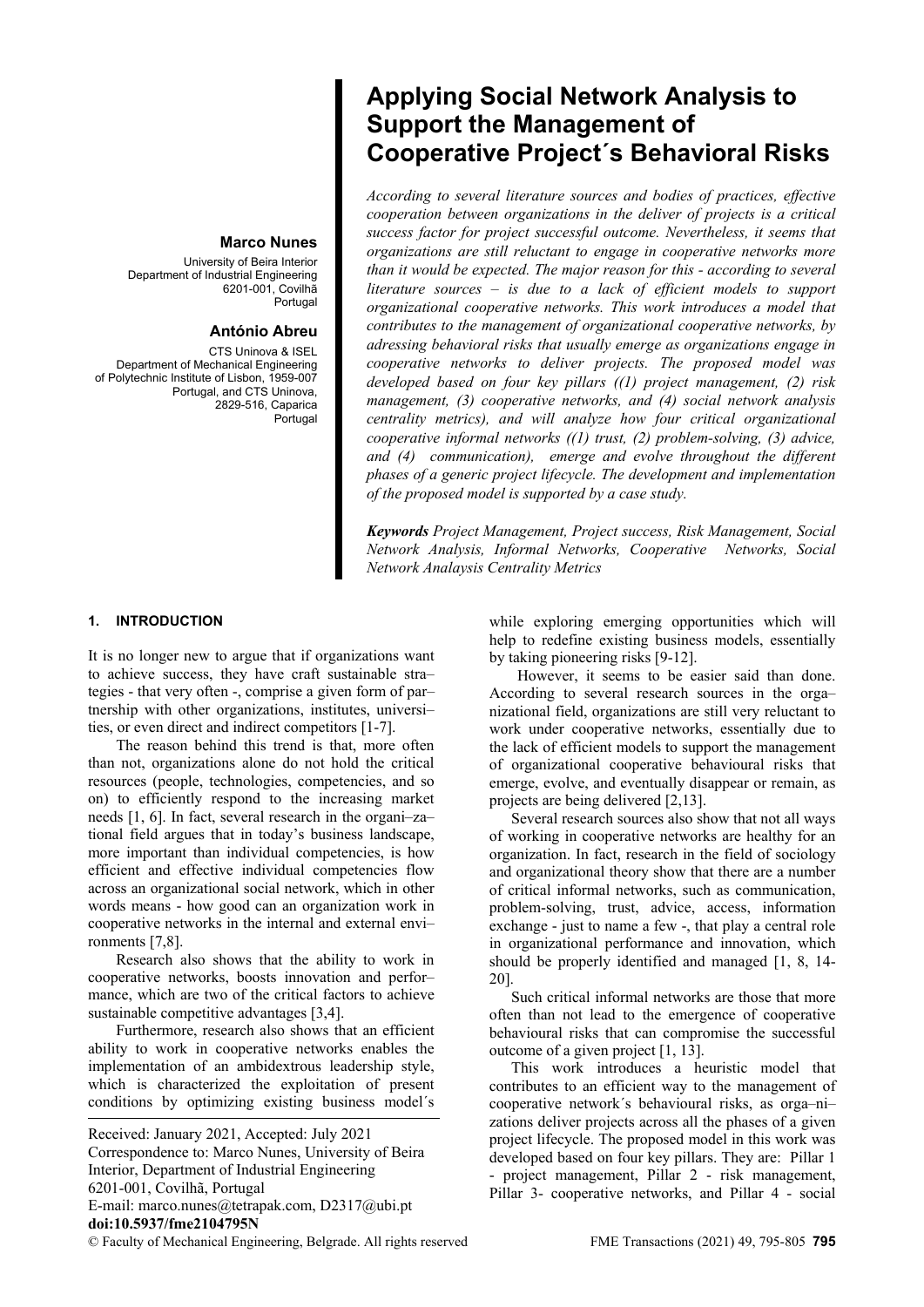network analysis (SNA) centrality metrics. The model will analyse how four critical organizational coop– erative informal networks emerge and evolve throug– hout the different phases of a generic project lifecycle. They are: (1) trust network, (2) problem-solving net– work, (3) advice network, and (4) communication net– work. The proposed model four key pillars and the four critical organizational cooperative informal networks are illustrated in Figure 1.

Four critical organizational cooperative informal networks



**Figure 1. Proposed model´s four key Pillars and the four critical organizational cooperative informal networks.** 

**Table 1. Individual contributions of each of the four Key Pillars that form the base to the development of the proposed model in this work.** 

| Key Pillars                         | Description and individual contribute to the                                                                                                                                                                                                                                                   |  |
|-------------------------------------|------------------------------------------------------------------------------------------------------------------------------------------------------------------------------------------------------------------------------------------------------------------------------------------------|--|
|                                     | proposed model                                                                                                                                                                                                                                                                                 |  |
| Project<br>Management               | Provides the proposed model the definitions<br>and structure of a typical project lifecycle<br>according to the PMI (Project Management<br>Institute) [21] which include subjects, but not<br>only, such as the definition of project<br>management and projects, and project<br>lifecycle.    |  |
| Risk<br>Management                  | Provides the proposed model the definitions<br>and world-wide standard approach to manage<br>project risks, which include, but not only,<br>definition of risk and risk management, and<br>generic risk assessment process.                                                                    |  |
| Cooperative<br><b>Networks</b>      | Provides the proposed model the definitions<br>of project cooperative networks, which<br>include, but not only, the importance of<br>cooperation for organizations achieve success<br>in a sustainable matter.                                                                                 |  |
| <b>SNA</b><br>Centrality<br>Metrics | Provides the proposed model the definitions<br>of social network analysis in organizations<br>and its importance, which includes subjects,<br>such as, but not only, organizational social<br>network, organizational informal networks,<br>and social network analysis centrality<br>metrics. |  |

The informal networks in Figure 1 are illustrated by the lines green, red, blue, and grey within each circle located above the proposed model area, that connect the several black dots. Informal networks are by opposition to formal networks (also known as the organizational hierarchical chart) not characterized by a specific ordinated arranged order, rather by multiple configurations function of the specificity to be mapped [18]. The detailed individual contributions of each of

**796 ▪ VOL. 49, No 4, 2021 FME Transactions**

the four Key pillars that were used to develop the proposed model in this work, are illustrate in Table 1.

As it can be seen in Table 1 the four key Pillars are used to develop the proposed model in this work which will analyse how the four critical organizational cooperative informal networks ((1) trust network – which essentially points out who trusts whom within a given cooperative project social network regarding project related matters, (2) problem-solving network – which essentially points out who turns to whom to get solutions to cooperative project related issues and challenges, (3) advice network - which essentially poi– nts out who turns to whom to get advice or guidance related to cooperative project uncertainties, and finally (4) communication network - which essentially maps how the communication network of a cooperative project is structured and how it evolves across time) where the results of the analysis can be used to correlate project success or failure with certain observed unique behaviours, which can be classified as cooperative projects behavioural risks [1, 2, 13]. The efficient identification of such critical cooperative project's informal networks in a timely manner, is one of critical success factors that need to be taken into consideration if organizations want to strongly increase the changes of successful project outcome [7]. Moreover, the efficient management of cooperative projects behavioural risks will strongly help organizations in their transformational steps (which implies the intelligent networking of processes and procedures with the help of information and communication technology across the overall organizational structure -also known as Industry 4.0 [22]) towards a more efficient, responsiveness, capable, dynamic, and flexible organization, which in turn enables a more data driven decision-making process. In this line of thought, the proposed model in this work is aligned with the latest organizational trends regarding how to improve organizational performance, boost innovation and become sustainability-oriented and customer-centric, through the implementation of digital transformation and industry 4.0 strategies [22]. Finally, the proposed model combines four of the most critical key pillars in project management as it will be described in the literature review, which provides the research that conducted to the development of the proposed model a unique and novel approach to manage cooperative project risks.

## **2. LITERATURE REVIEW 2.1 Risk Management in Project Management**

The Project Management Institute (PMI) defined project management as the application of specific techniques and knowledge throughout the several phases of a given project lifecycle to enhance the chances of successful deliver a project [21]. The PMI defines a project as temporary endeavour that has a well-defined start and end, aiming the delivery of a unique product, result, or service [21]. Risk management, according to the International Organization for Standardization (ISO), is defined as a set of coordinated activities to control and direct an organization concerning risk [23]. The ISO defines that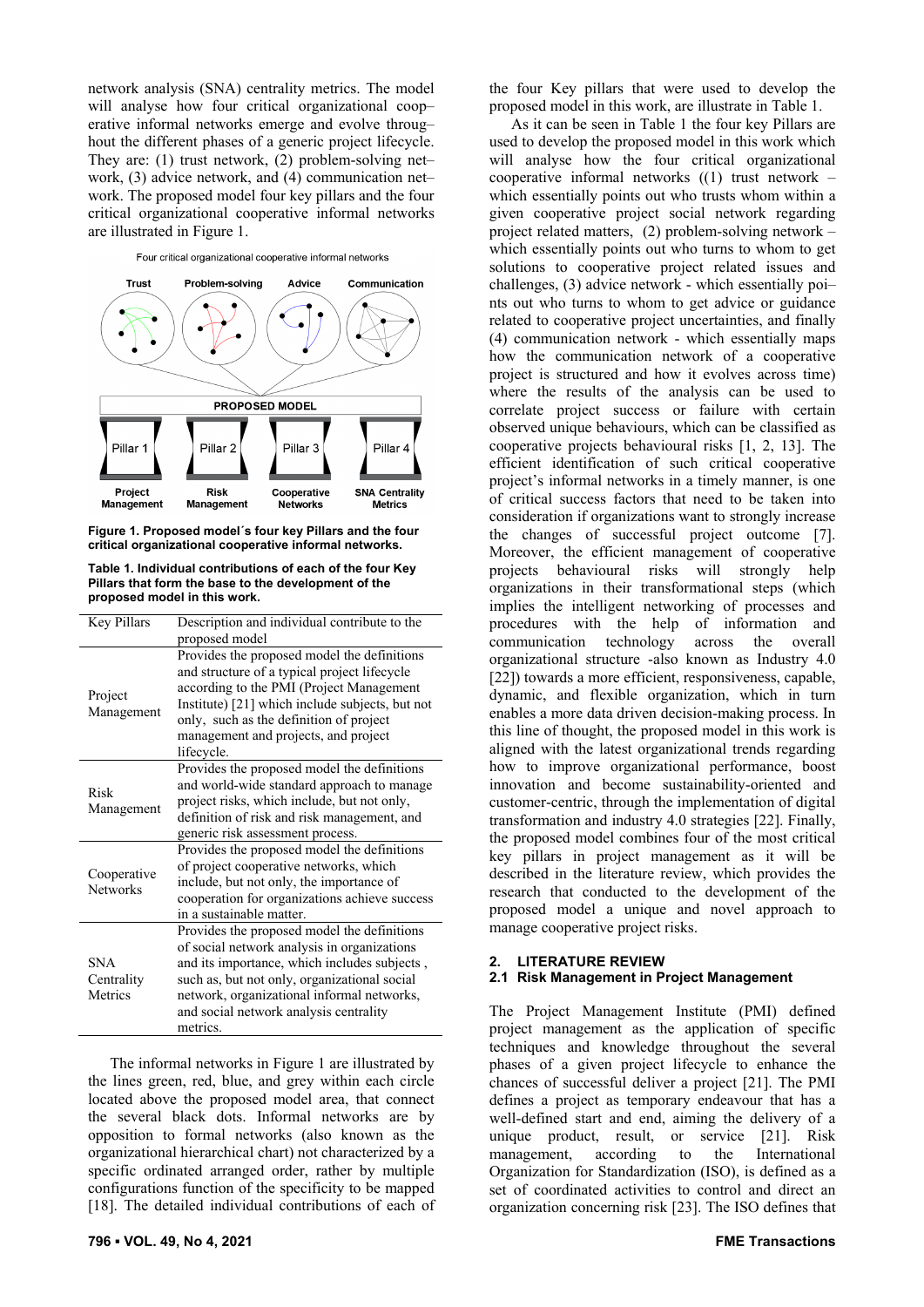risk can be seen in two different dimensions – (1) risk as a threat to project activities or tasks, and (2) risk as positive opportunity to project activities or tasks [23]. Risk management can still be defined as a combined and continuous decision-making process and proactive management which should be an integrative part of an organization's governance, design & structure, that should be continuously supported and incentivized by all members of an organization [24].

Risk management in project management can then be the result of the combination of the individual con– tributions of project management and risk management in project´s environment. Some authors and project risk management experts argue that project management is in fact nothing else than risk management [25]. This view of project management, directly implies that by doing risk management (set of coordinated activities to control and direct an organization concerning risk – threats and opportunities) one is ultimately and uni– quely concerned with the factors that may hinder or support the achievement of organization´s goals thro– ugh the delivery of projects, assuming however, that all the respective specific project management work, such as project planning, resources planning, stakeholder management, just to name a few, is previously done.

More concretely, risk management in project ma– nagement can be defined as the merge between risk management and project management, being thus characterized by the incorporation of best practices and world accepted standards regarding risk and project management [25]. In this line of thought, it becomes crucial to identify project risks that can be managed with risk management standard approaches as argued by Hillson 2014. Such risks, according to Hillson, 2014, which be divided into four different categories  $((1)$  event risks – also known as stochastic uncer– tainties, are risks that concern something that hasn't yet occurred, but if it will, then will impact project´s objectives, (2) variability risks – also known as alea– toric uncertainties, are risks characterized by a set of different possible known outcomes, however nobody knows exactly which outcome will occur, (3) ambiguity risks – also called as epistemic uncertainties, are risks that are characterized by a general lack of previous knowledge or understanding, and finally (4) emergent risks - also called as ontological uncer– tainties, are risks that are simply unable to be predicted or seen, because no one has ever thought about them, because they are simply outside a one´s mindset or past experience) cover all the spectrum of possible high level risks that may occur in cooperative projects.

In a more detailed approach, Abreu et al., 2018, particularizes behavioural risks (which can comprise the mentioned critical informal networks, but not only) as being one of the risk types that may occur in cooperative projects, characterized by the repre– sentation of relationships that are established between the different cooperative project´s partners during the delivering of a project. Other cooperative risks types include the risk of assigning tasks to cooperative project partners, risk of critical enterprises, resources allocation risks, and managerial risks [26].

The present model in this work, directly addresses cooperative behavioural risks as proposed by Abreu et al., 2018. However, the proposed model in this work can also be used to address the ambiguity risks types as proposed by Hillson, 2014. This happens because the proposed model in this work will provide knowledge to a previous unknown *status*, which can be translated into the mapping (identification) and understanding of cooperative project´s informal networks emerge and evolve across the several phases of a project lifecycle.

## **2.2 Social Network Analysis in Organizations**

Social Network Analysis, also known as SNA, or still as organizational networks analysis (ONA) can be defined as the studying and analysis of social structures by the application of diverse metrics developed based on graph theory [27]. The application of such metrics ultimately will contribute to explain how the different social structures evolve across a finite period, and the impact they exert in the environment they exist [27]. The application of SNA in organizations plays a fun– damental role in the understanding of the importance of organizational social capital and has been introduced in organization´s risk and project management depart– ments, as a decision-making tool [1, 2, 28].

SNA in organizations can be used to identify key informal roles within an organization such as central connectors (represent central people where too many other people rely on for help advice or other, boundary spanners (represent people that links different orga– nizational departments or silos, peripheral people (may represent isolated (usually misfitted people) or subject matter experts, and energizers (represent people that positively energize a group or entire network), just to name a few [17].

The identification of such key informal people within a cooperative project social network is of ext– reme importance because such people have what is known as informal power and may use it to influence others and drive outcomes [1, 2].

## **2.3 Social Network Analysis in Project Management**

According to some research sources the application of SNA in project management is still in a very initial stage [1, 2]. However, it has significantly been gaining popularity among project practitioners essentially due the benefits that represent for organizations that deliver projects [1, 2, 18]. In fact, according to research in the project management field the application of SNA provides project stakeholders a unique insight regar– ding the understating the extent to how project people dynamic interactions (behaviours) may impact project outcomes [2, 18]. Furthermore, the application of SNA in projects enables to map project people behaviours that may explain factors, such as information diffusion, individual and collective performance, unethical behaviours, fraud, resources shortages and retention, just to name a few [2, 7, 18]. Still according to several research sources, the application of SNA in project management is of crucial importance, because the insights generated simply cannot be generated with the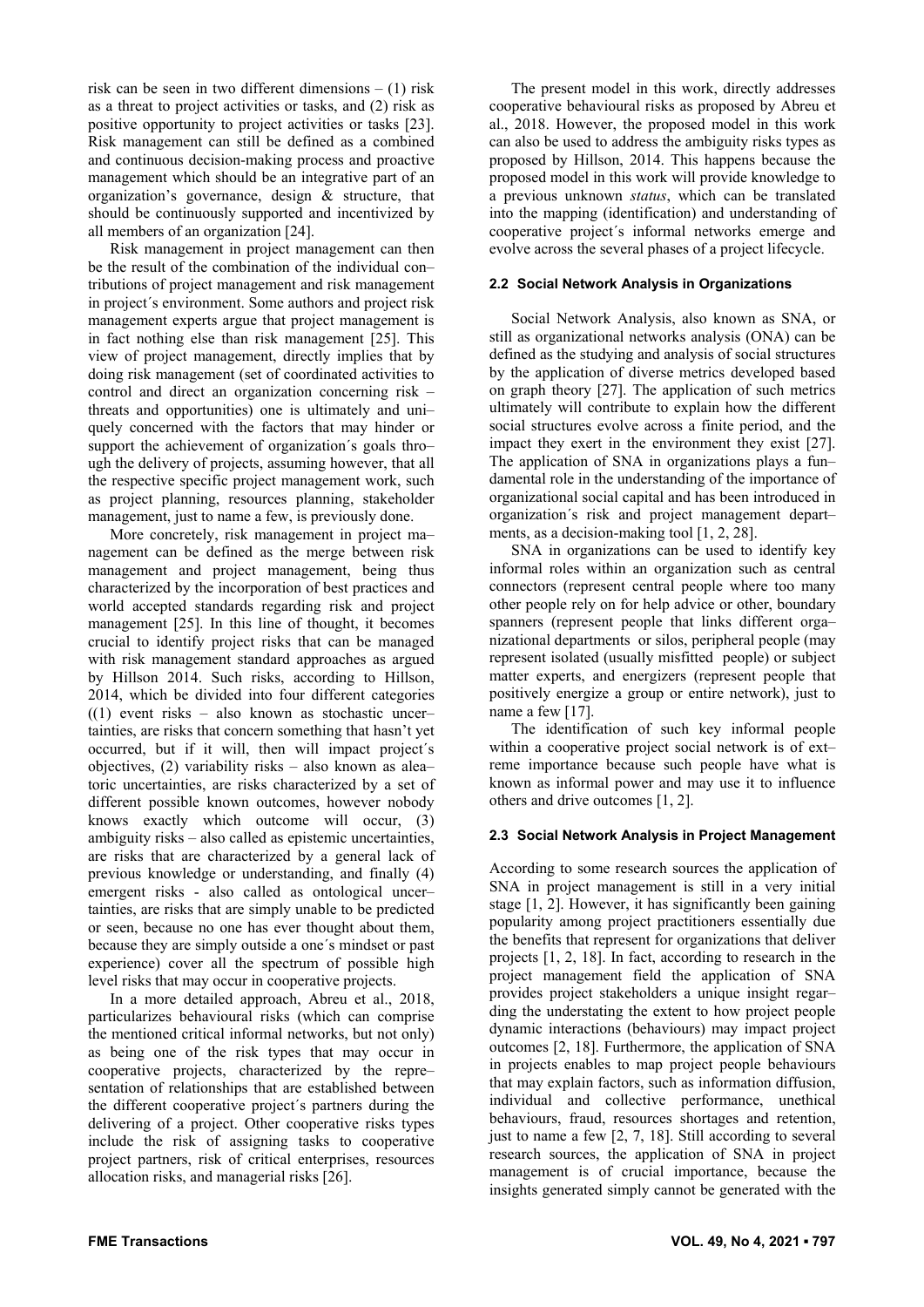application of traditional management tools and techniques [1,2,18, 29].

In the model presented in this work, the application of SNA will enable the mapping and the quantitative measurement of project people dynamic interaction across the several phases of a typical project lifecycle.

## **2.4 The importance of Social Network Analysis Centrality Metrics**

SNA metrics refer to the mathematical approach by which quantitative results can be outputted [1,2,7]. SNA centrality metrics are those which more meaningful insight provide to organizations in a straightforward way [1,2,7, 17]. Such SNA centrality metrics include metrics, such as in-degree (which characterizes how many links a given person or entity receives from others), out-degree (which characterizes how many links a given person or entity gives to others), betweenness degree (which characterizes how between a person or entity is from all other persons or entities within a certain social network), closeness degree (which characterizes how close a person or entity is from all other persons or entities within a certain social network) which quantitatively explain the informal importance of a given person or entity within a given social network [1, 2, 7, 16, 17, 18]. Such links may represent several different preferences, such as like, dislike, need, just no name a few [16]. In a cooperative project social network centrality refers to the structural location of a particular person or entity and can be used as a measure of an entities' importance, prestige, influence, and control [16, 18].

For example, in and out - degree can be used as an index of potential of a network´s activity, while betweenness can be an index of the communication control bridging two different clusters of a network [14]. Closeness is an index of the potential of independence of one´s person or entity from the network´s control, where it is contained [14]. Centrality is directly linked to informal power in a cooperative social network which will ultimately impact on project coordination and decision-making [19].

In the proposed model of this work, the SNA centrality metric in-degree and weighted in-degree will be used to quantitatively measure cooperative project risks, which characterize a certain behaviour pattern across the different phases of a project lifecycle regarding the four critical organizational cooperative informal networks - (1) trust network, (2) problemsolving network, (3) advice network, and finally (4) communication network.

# **3. THE IMPORTANCE OF COOPERATIVE NETWORKS IN ORGANIZATIONS**

Cooperative networks can be defined as a variety of entities, such as people, organizations or other, that exchange information, share resources, plan, and orient activities to the achievement of compatible goals [30]. Still, cooperation among the organizational landscape, requires a given division of work among participants, where the aggregated final value, comes from the sum of individual value-generated contributions, in an

almost independent manner [30]. Furthermore, cooperation between and within organizations, in most cases, does not requires the existence of a common goal [30]. However, very often, in cooperation between and within organizations, there is a common plan, which may or may not be designed by one single entity [30]. Cooperative networks are not something new. In fact, research shows that cooperative networks exist for many years, and these tend to become more virtual enterprises which represent a particular business form in the society [6, 22]. Nevertheless, such form of ma– king business, has never been unchangeable throuhout the years, and strongly varying from country to country and form different economic sectors [6].

According to several research sources, effective and efficient organizational cooperative networks, heavily depend on factors, such as the reliance of the coope– rative on reciprocity (information or / and advice exc– hange in both directions between any two organizations), trust and interlocking directorates (where a member of one organization's board of directors also serves on another organization's board or within anot– her organization's management position) [5, 6, 22]. Efficient cooperative networks may enable organi– zations to profit from resources that one organization does not has or even does not has the capacity to have, which are crucial to an organization´s survivance for example and contribute increase the success chances of a project or an operation, while minimizes and enhan– ces risk (threats and opportunities respectively) [1, 20].

In this work, joint work (which characterizes work done between different entities which may charac– terized by different people, groups, or organizations) will be assumed as the cooperation principles above mentioned.

## **4. DEVELOPMENT AND IMPLEMENTATION OF THE PROPOSED MODEL IN THIS WORK**

# **4.1 Introduction to the proposed model in this work**

The proposed model in this work was developed based on four key pillars (Pillar 1 - project management, Pillar 2 - risk management, Pillar 3- cooperative net– works, and Pillar 4 - social network analysis centrality metrics) and aim an efficiently way to the management of cooperative network´s behavioural risks by analy– sing four critical organizational cooperative informal networks emerge and evolve throughout the different phases of a generic project lifecycle ((1) trust network, (2) problem-solving network, (3) advice network, and (4) communication network), as organizations deliver projects across all the phases of a project lifecycle. In Figure 2, is illustrated the proposed model in this work development and implementation´s framework.

In Figure 2 is illustrated the proposed model´s development and implementation framework built on a generic organizational cooperative project's lifecycle.

The generic project lifecycle illustrated in Figure 2 comprises all the possible project phases that comprise a given project, from phase I, II, III, up to phase f. In other words, it means that the proposed model in this work is not constrained to a specific number of project phases.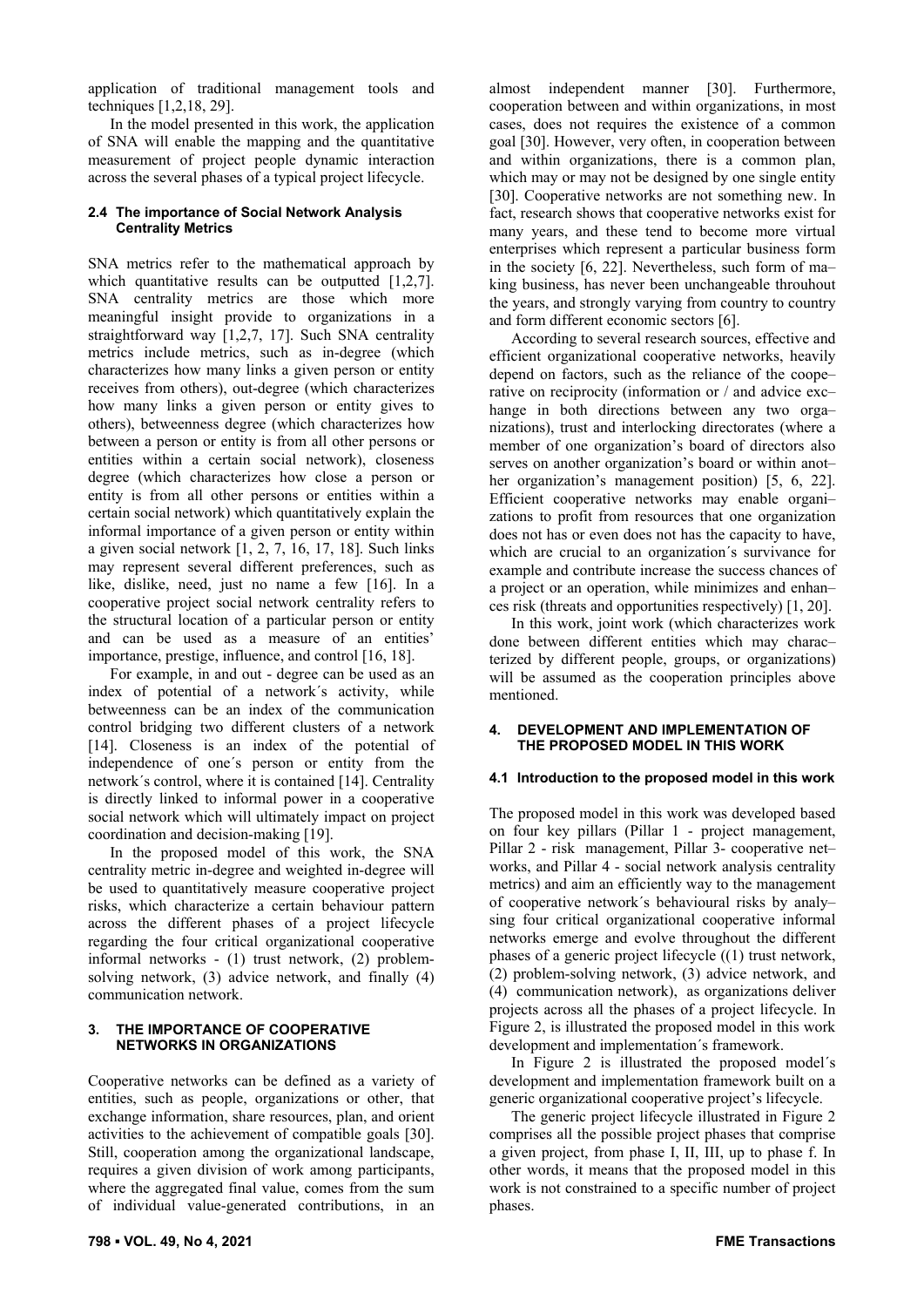#### Generic Organizational Cooperative Project's Lifecycle & Social Networks



**Figure 2. Proposed model development and implementation framework.** 

In each project phase f of a given project lifecycle, the network analyst (which can be represented by the project manager or any other project stakeholder with power to intervene in the management of the cooperative project social network) must define a set of points in time (across the duration of a given project phase f), that represent the points in time where the assessment to the cooperative project social network will be made.

Such points in time t, are represented by  $t\,0, t\,1$  up to t\_t in Figure 2, under each of the lowest boxes displayed over the generic project lifecycle curve. In each point in time t, the network analyst will assess and collect information that comprises a period between t and t-1.

This period between t and t-1, shall contain all the necessary information regarding dynamic interaction between project people, that is required by the proposed model in this work to perform the cooperative project´s behavioural risk analysis. To the data collection process occurs in an effective and efficient way, it is necessary that all required information for the proposed model in this work to be available and readable.

Regarding the necessary data to be collected, more on this topic will be ahead described. In each point in time t, the network analysist will collect data regarding the dynamic interaction of all project participants between the period of time between t and t-1, which will enable the mapping of four distinct cooperative project social networks (also called as cooperative projects dynamic graphs). With the collected data, the proposed model in this work will map the trust network (illustrated in Figure 2 on the upper row with the green lines in it), the problem-solving network ((illustrated in Figure 2 in the middle row with the red lines in it), the advice network (illustrated in Figure 2 in the third row with the blue lines in it), and finally the communication

network (illustrated in Figure 2 in the lowest row with the grey lines in it).

The first network to be mapped according to Figure 2, is the trust network, however, when the proposed model is in operation the order is totally customizable by the network analyst.

As for an illustrative example, in the upper left box illustrated in Figure 2, is illustrated the trust network for the time in point t\_0. In this box are represented a set of organizations (O1, O2, O3, O4, …, On) connected with directed green lines between them. As mentioned before, the green colour of the lines represents the trust network, however the choice of the colour to be used is also totally customizable by the network analyst. The green lines are directed lines, which are represented by the arrow at one or both ends of the lines.

This latter information is also displayed in Figure 2 in the right side inside each box with the tithe – Network Description. In the case of the first trust network, for example, the line that points from O1 to O2, represents that there is a trust relationship that goes from O1 to O2. In other words, it means that organization O1, trusts in Organization O2, when it comes to project related matters. These lines between different organizations may be or not reciprocal. In a reciprocal connection (line) the preference is feedbacked from a given organization to another giver organization. For example, between O2 and O2 in the first trust network, there is no reciprocity to be observed. This means that while O1 trusts O2, O2 does not seem to trust O1.

In the same network, there is a reciprocal connection between O3 and O4. In this case, O3 trusts O4, and O4 trusts O3. The same analogy is to be made to the problem-solving and advice networks illustrated in Figure 2.

To map the mentioned networks (trust, problemsolving, and advice), data that is collected in surveys launched to the project social network will be used. For example, to map the trust network, a possible question to be launched to the project social network (to the elements that comprise each organization) that participated in the project phase between t and t-1 could be: whom do you trust to discuss project problems and opportunities without fearing retaliation or other undesired and intimidation actions?

The answers provided by each respondent would enable to map the trust network as it is illustrated in the upper left corner in Figure 2.

To map the problem-solving network, a possible question to be launched to the project social network (to the elements that comprise each organization) that participated in the project phase between t and t-1 could be: whom do you turn to when you need to get a project related problem or issued solved?

 The answers provided by each respondent would enable to map the problem-solving network as it is illustrated in the second row of boxes in Figure 2.

To map the advice network, a possible question to be launched to the project social network (to the elements that comprise each organization) that participated in the project phase between t and t-1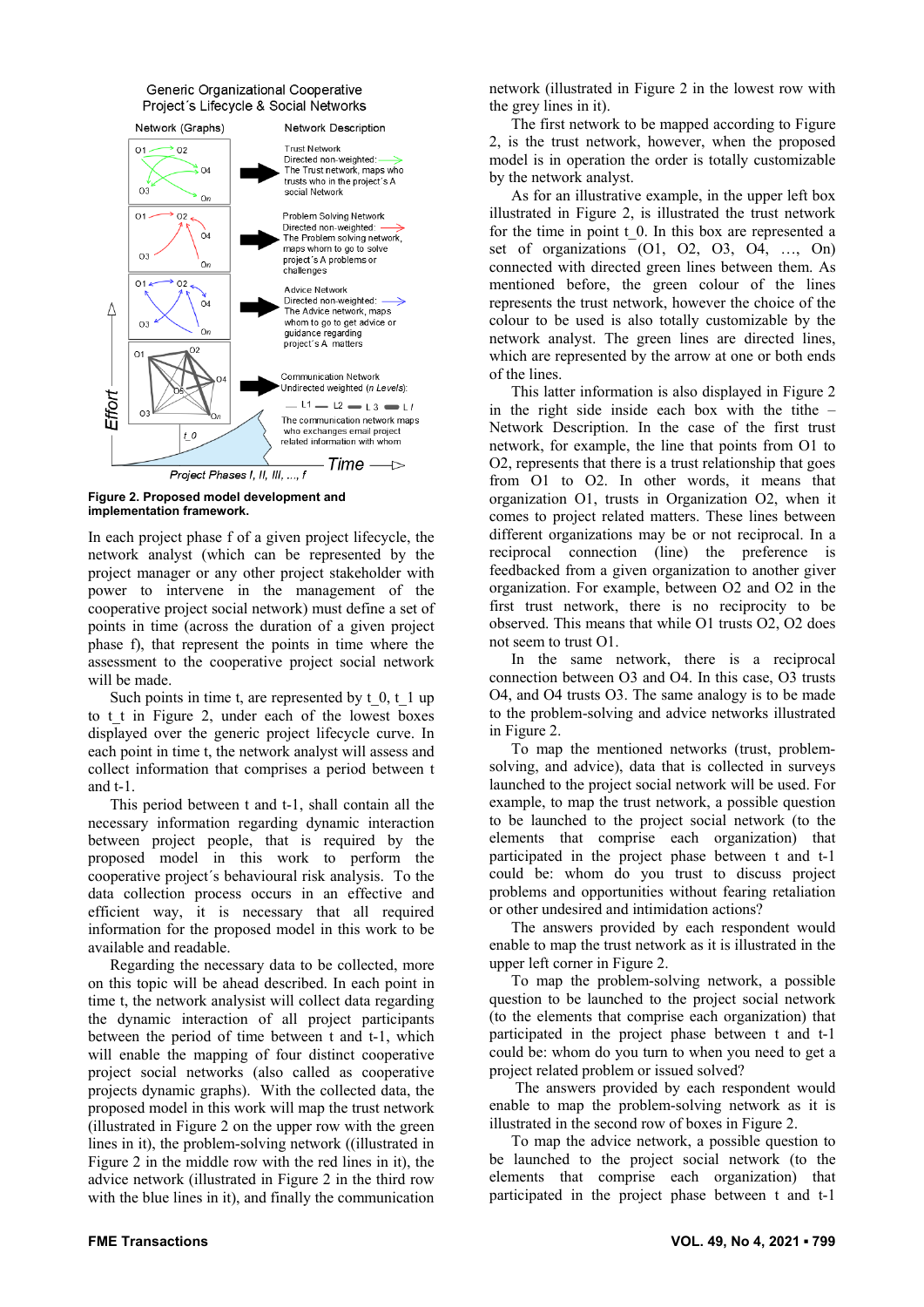could be: *whom do you turn to when you need advice or guidance related to a project matter?* The answers provided by each respondent would enable to map the advice network as it is illustrated in the third row of boxes in Figure 2. The last network to be mapped is the communication network. This network is illustrated in Figure 2 in the last row with the grey lines in each of the boxes.

To map this network, email exchanged project related information is used. In other words, the information that regards project related matters is to be collected in a specific virtual platform, filtered, and used to map the respective communication network.

In this network (communication network) are comprised all the project related subjects that were discussed across a period between t and t-1.

The communication network is built by collecting all exchange email information between project participants. After that, the lines between any two given organizations represent the number of exchanged emails between them.

In other words, the grey lines that are represented in the lowest row of Figure two, represent the number of emails exchanged between any two organizations that took part in the project activities within in a period between t and t-1. The lines in this of the communication network are non-directional. This means that there is no direction to be mapped (in other words – preferences), rather the number of channels in a given cooperative project social network, and the respective number of emails exchanged.

For example, in the lower left corner of Figure 2, is illustrated the first communication network. In this network, there is a line, for example, between O1 and O3. This line represents an email communiciaotn channel between O1 and O3. The thickness of the line represents a certain number of emails exchanged, which can be classified in several levels that range from L1 up to Ll, as it is illustrated in the lower right corner box, with the description of Network Description. Such levels respect to a given number of exchanged emails and are totally customizable by the network analyst. As it is illustrated in Figure 2, the network´s arrangements may strongly vary between any two different ts, and for a given t, between the different networks (trust, problem-solving, advice, and communication).

The information to be collected to enable the mapping of the different networks, must be legally agreed by all intervenient parts, and in conformity with the global GDPR standards and locally policies.

## **4.2 Proposed model SNA centrality metrics**

As previously mentioned, the proposed model in this work uses social network analysis centrality metrics to quantitatively characterize the different behavioural aspects regarding the dynamic interaction between dif– ferent project people (where the sum of the individual contribution respects the organization as a whole). In Table 2, are illustrated the SNA centrality metrics and objectives. To the proposed model in this work.

**Table 3. Social Network Analysis centrality metrics and objectives for the proposed model** 

| <b>CN</b>                   | Data origin                                                                                                                                                                                                                                                                                                                                         | Objectives and SNA<br>mathematical description                                                                                                                                                                                                                                                                                                                                                                                                                                                                                                                                                                    |
|-----------------------------|-----------------------------------------------------------------------------------------------------------------------------------------------------------------------------------------------------------------------------------------------------------------------------------------------------------------------------------------------------|-------------------------------------------------------------------------------------------------------------------------------------------------------------------------------------------------------------------------------------------------------------------------------------------------------------------------------------------------------------------------------------------------------------------------------------------------------------------------------------------------------------------------------------------------------------------------------------------------------------------|
| (1) Trust Network           | <b>Project Survey:</b><br>Addressed to all Or-<br>ganizations (to<br>all<br>organization's mem-<br>bers) that participa-<br>ted in a given time<br>period between t and<br>t-1, within a given<br>project lifecycle. The<br>assessment is to be<br>conducted in every<br>desired point in time<br>t.                                                | Objective: Identify who trusts<br>whom, regarding the discussion<br>sharing of information<br>or<br>SNA Metric<br>project related.<br>name: In-degree<br>$C_{ID}(n_i) = \sum_i x_{ji}$<br>(1)<br>where:<br>$C_{ID}$ = total in-degree of a pro-<br>ject participant in a network<br>$n = total number of project$<br>participants within a network<br>for $i=1$ , n<br>$x_{ii}$ = number of connections<br>from an entity j to an entity I,<br>where i#j, and vice-versa.                                                                                                                                         |
| (2) Problem-solving Network | <b>Project Survey:</b><br>Addressed to all Or-<br>ganizations (to<br>all<br>organization's mem-<br>bers) that participa-ted<br>in a given time period<br>between t and t-1,<br>within a given project<br>lifecycle.<br>The<br>assessment is to be<br>conducted in every<br>desired point in time $t$ .                                              | Objective: Identify who<br>has<br>knowledge or connections to<br>solve project or related matters<br>or issues.<br>SNA Metric: same as in (1)                                                                                                                                                                                                                                                                                                                                                                                                                                                                     |
| (3) Advice Network          | <b>Project Survey:</b><br>Addressed to all Or-<br>ganizations<br>$($ to<br>all<br>organization's<br>mem-<br>bers) that participat-ed<br>in a given time period<br>between $t$ and $t-1$ ,<br>within a given project<br>The<br>lifecycle.<br>assessment is to be<br>conducted in every<br>desired point in time $t$ .                                | Objective: Identify who pro-<br>vides advice to whom regarding<br>project related matters<br>SNA Metric:<br>SNA Metric:<br>same as in $(1)$                                                                                                                                                                                                                                                                                                                                                                                                                                                                       |
| (4) Communication Network   | Project<br><i><b>Emails:</b></i><br>Addressed<br>all<br>to<br>Organizations (to all<br>organization's<br>members)<br>that<br>participated<br>1n<br>a<br>given time<br>period<br>between<br>$t$ and $t-1$ ,<br>within<br>given<br>a<br>project lifecycle. The<br>data collection is to<br>conducted<br>be<br>in<br>every desired point in<br>time t. | Objective: Identify how many<br>email communication channels<br>exist and the number of emails<br>exchanged. Identifies who<br>is<br>who is central and who<br>is<br>peripherical<br>the<br>Project<br>in<br>Email exchange Network. SNA<br>Metric: Weighted In-degree<br>$C_{WID}(n_i) = \sum_i x_{ji}$<br>(2)<br>where:<br>$C_{WID}$ = total weighted degree of<br>project participant in a network<br>$n = total number of project$<br>participants within network for<br>$i = 1$ , n<br>$xji$ = number of links and their<br>weight from project participant<br>j to entity i, where i#j, and vice-<br>versa. |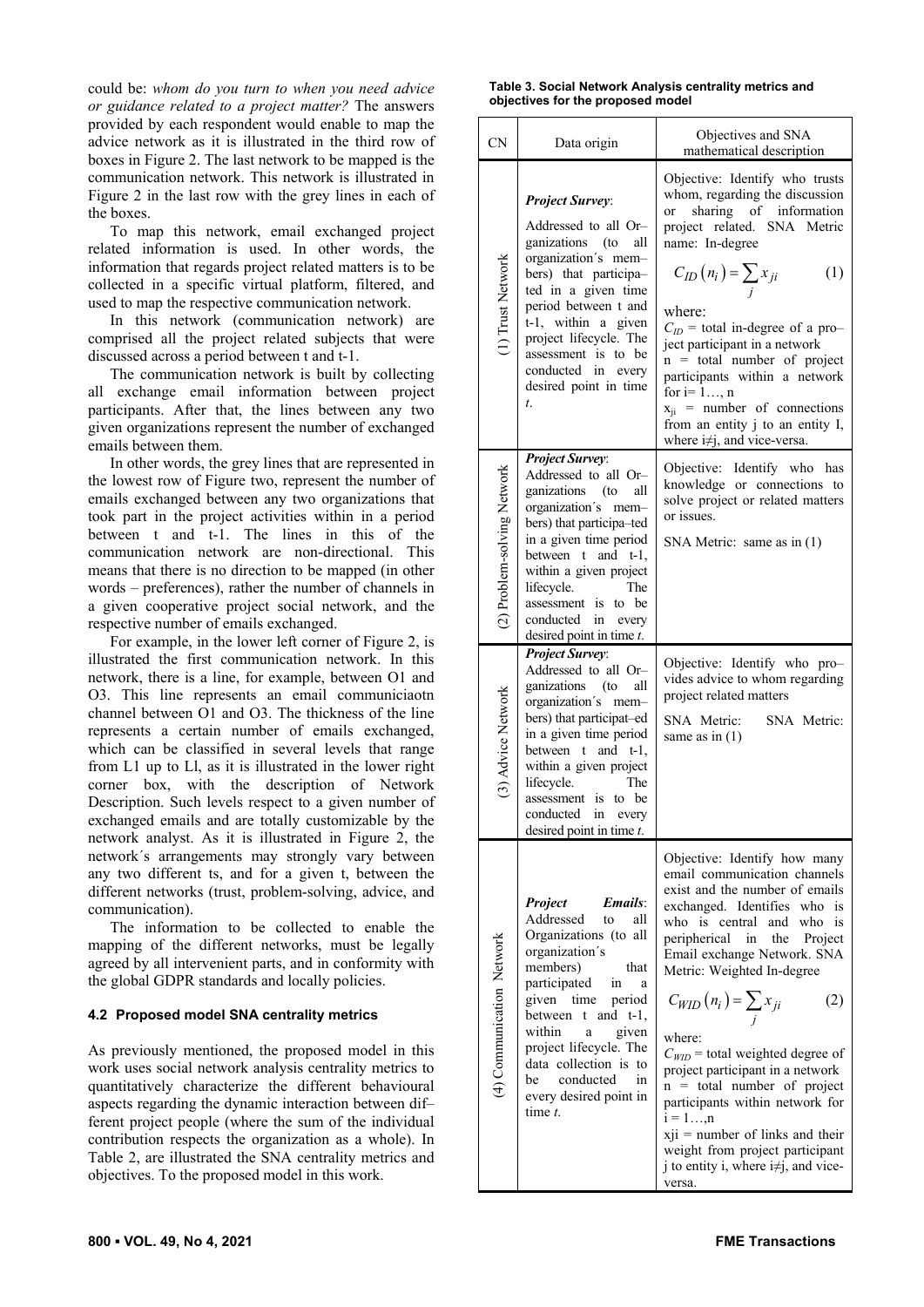As it can be seen in Table 2, for the trust, problemsolving and advice networks, the In-degree centrality metric will be applied to quantitatively identify preferences regarding project related matters.

Regarding the communication network, the Indegree weighted centrality metric will be applied to quantitatively identify the number of email commu– nication channels and the respective number of exc– hanged emails between any two given project participants.

## **5. APPLICATION OF THE PROPOSED MODEL – A CASE STUDY**

#### **5.1 Introduction to the case study**

The following application of the propose model in this work, took place in an organization that delivers Food and Beverage projects in Europe.

The Food and Beverage organization (named as Organization T in this work) planned the delivery of a project (named in this case as project A), and for that matter outsourced project tasks and activities to other organizations namely O1, O2, O3, O4, O5, and O6. Each of the organizations bring different competencies that are needed for the accomplishment of project A.

For the matter of the illustration regarding the application of the proposed model in this work, and due data protection legal aspect, no further details are need or may be illustrated over the participating organizations.

The objective of the application of the propose model in this work to the project A, is to effective and efficiently manage the different dynamic interactions that emerge across the different phases of the project´s A lifecycle.

The application of the proposed model will enable organization T, to understand how the different dynamic interactions emerge, and how they may influence the project A´s outcome (successful or unsuccessful).

For this matter, data has been collected in project surveys to map the trust, problem-solving, and advice networks by launching the three following questions to all organization's participants, respectively:

- whom do you trust to discuss project problems and opportunities without fearing retaliation or other undesired and intimidation actions? - To whom do you turn to when you need to get a project related problem or issued solved? and - To whom do you turn to when you need advice or guidance related to a project matter?

To map the communication network, all email project related exchanged information regarding participating organizations O1, O2, O3, O4, O5, and O6 was collected for the analysis period between t0 and t4.

Figure 3 illustrates the four different critical organizational cooperative informal networks. The interpretation of the generality of Figure 3, is to be made based on Figure 2 and the respective explanation that follows Figure 2.





**Figure 3. Results of the application of the proposed model to project´s A initiating and planning phases.** 

Figure 3 illustrates the results of the application of the proposed model in this work to project A managed by organization T in the project A initiating and planning phases. Both phases were compressed in to one phase – decided by organization T, and five assessment were made, which are in Figure 3 represented by  $t\,0, t\,1, t\,2,$  and  $t\,3$ . The time between each period comprised of t and t-1 is about 6 weeks. The analysis to be performed by organization T, comprises the longitudinal analysis type, which represents the evaluation of the evolution of the four different critical organizational cooperative informal networks across the mentioned period of time.

Regarding the communication network, three different levels have been defined. The first (L1) comprises the number of exchanged emails that ranges from 1 up to 10, the second (L2) comprises the number of exchanged emails that ranges from 11 up to 50, and the last and third (L3) comprises the number of exchanged emails that ranges from higher than 51.

From now own the longitudinal analysis will be illustrated, regarding the evolution of the different four critical cooperative informal networks that emerged across the initiation and planning phases of project A, as the different organizations (O1, O2, O3, O4, O5, and O6) cooperated to deliver project A.

In Figures 4 and 5, are illustrated the trust and problem-solving degree longitudinal evolution within the period  $t_0$  and  $t_4$  of project A.





**Figure 4. Trust degree evolution between t0 and t4 for project A**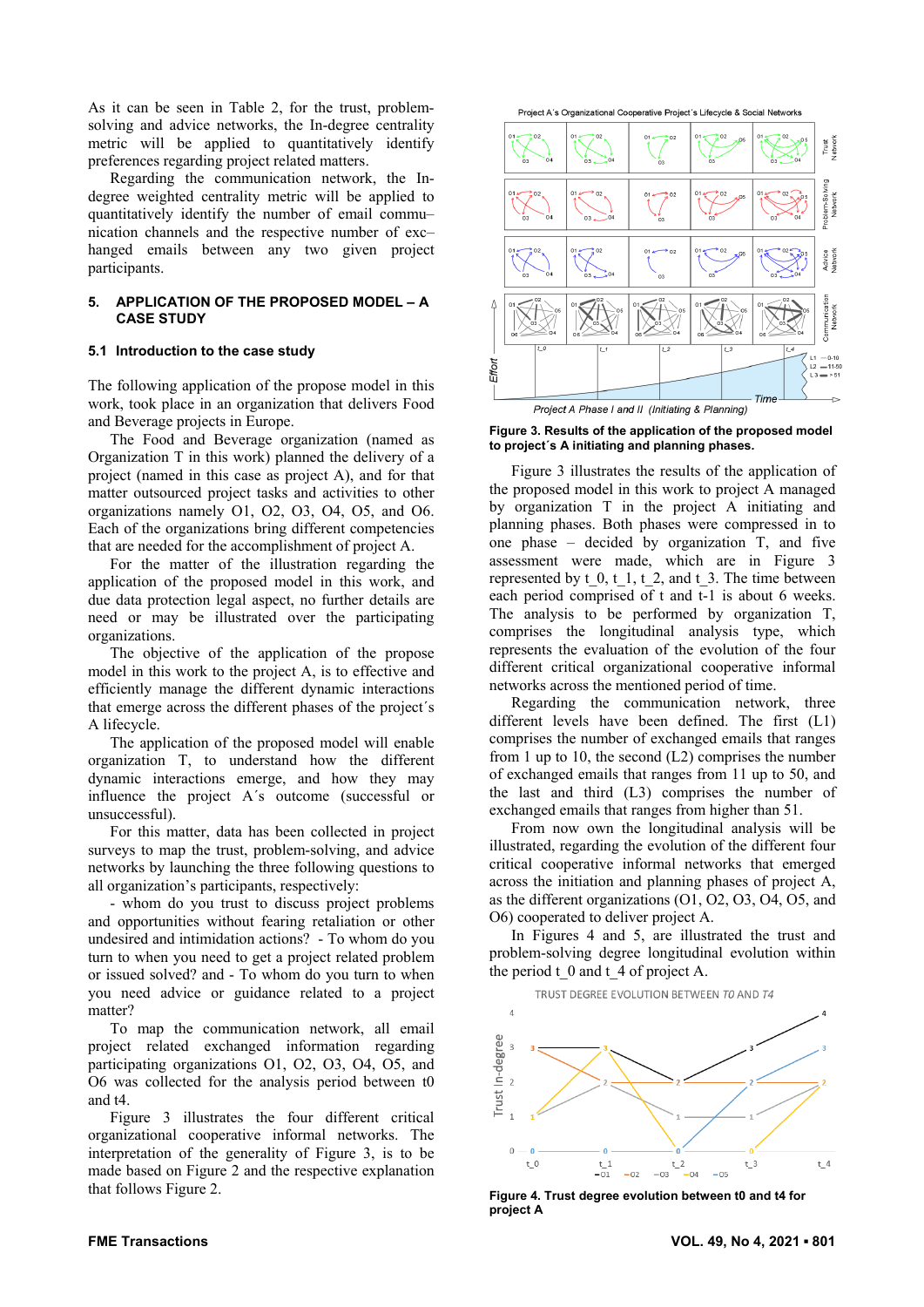

**Figure 5. Problem-solving degree evolution between t0 and t4 for project A** 

In Figures 4 and 5, are illustrated the five different organizations characterized with different colours, and their dynamic evolution across period between t\_0 and t 4 of project A's initiation and planning phases.

As it can be seen in Figure 4, the evolution of the trust network is far from being constant across all participating organizations in the period between t\_0 and t\_4 of project A´s initiation and planning phases.

In an immediate form, the same note is to be applied to the network of Figure 5, which represents the problem-solving network in the period between t\_0 and t<sub>4</sub> of project A<sup>'</sup>s initiation and planning phases.

For example, in Figure 4, organization O4 and O5 have the highest unstable behaviours regarding the trust network, when comparing them with the other organizations (O1, O2, O3). This high variability observed in O4 and O5 may represent that as the project evolves between t\_0 and t\_4, the trust degree fluctuates from 0 to a maximum of 3 and 4 respectively, introducing a certain working instability regarding how project tasks and activities are executed. For example, O5, only after t\_2 onwards seems to have gained the trust from the other organizations regarding it contribute to project A.

The behaviour of O4 observed in the trust network may represent even a higher instability status in the cooperative network. In this case, O4 started to be a credited organization, but as the project moves across the timeline, it drops to a zero-trust level. This behaviour may represent a cooperative behaviour project risk, in the sense that introduces high instability in the project´s A social network, which in turn may lead to operational problems such as, delays, nonconformities, task and activities execution redundancy.

Furthermore, it may overload other organizations that by the fact that they lost trust in O4, they now must undertake some tasks that were previously assigned to O4. The instability observed in Figure 4, seems to have affected the problem-solving network illustrated in Figure 5.

Although, for example, there is very little variation in the behaviours of organizations O1, O2 and even to a certain extent O3 when comparing the trust network with the problem-solving network, for organization O4 and there is however a different evolution. O4 in the problem-solving network, seams to try to get influence within the project's A social network, by taking a more dynamic approach. From t\_2 onwards, O4 has strongly increased the dependency from the other organizations regarding the problem-solving network.

The behaviour should be very carefully analysed because it ay represents that something within the project´s A social network happened, and O4 has took a 180° shift regarding the problem-solving network. In other words, O4 become the central organization for problem solving. There may have been may different reason for the change in behaviour, and it would be strongly recommendable a follow up investigation to uncover the reasons behind it. The fact that O4 hast made a drastic shift special from t\_2 onwards in the problem-solving network, may introduce cooperative behaviour risks. For example, it may lead to overload some of the O4 employees, or even lead to the emergence of knowledge silos within the project´s A social network.

In Figures 6 and 7, are illustrated the advice and communication degree longitudinal evolution within the period  $t \cdot 0$  and  $t \cdot 4$  of project A.



**Figure 6. Advice degree evolution between t0 and t4 for project A** 

 $-\Omega$ 

 $-0<sub>3</sub>$  $-04$ 

 $\frac{t}{-01}$ 

 $t\,0$ 

COMMUNICATION DEGREE EVOLUTION BETWEEN TO AND T4

 $t$  4

 $t \in$ 

 $-0<sup>5</sup>$ 



**Figure 7. Communication degree evolution between t0 and t4 for project A** 

As it can be seen in Figures 6 and 7, the evolution of the advice and communication networks is far from being constant across all participating organizations in the period between  $t \theta$  and  $t \theta$  of project A's initiation and planning phases.

In the advice network, the general fluctuation is more accentuated than in the previous two analysed networks (trust and problem-solving). This behaviour is to a certain extant normal, because before people head to someone to get help, usually people check with more than one person before. However, O1 presents an unchangeable behaviour in the advice network when compare with the other two already analysed in Figures 4 and 5. Again, O4, together with O5, have the highest fluctuation in the advice network which is in line with what was previously observed. This fact can be considered as quite normal, once advice, trust and problem solving are to a certain extent interrelated [1, 2, 7].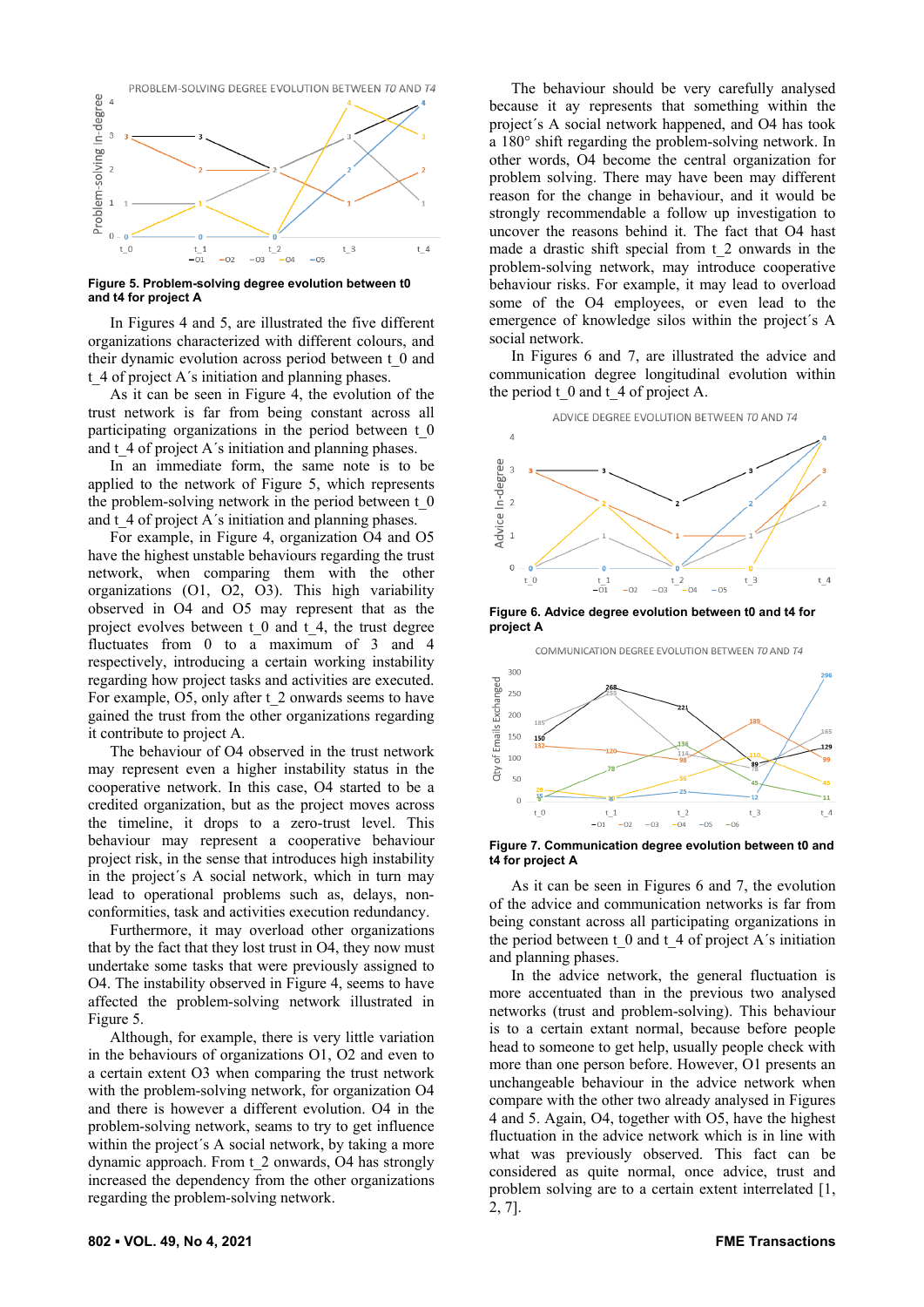In the advice network, O2 presents a slight decrease between t\_0 and t\_3, which it may represent a loss of informal power in the mentioned period, while it remained pretty much constant in the trust network for the same period. The negative variation observed in the advice network, my explain the negative variation observed in the problem-solving network. The fact might have been that, although O2 has been decreasing in the number of times that was asked to solve a problem or provide advice, it kept his trust intact because it might have forwarded such requests to a trustable source (other organization's members).

In the communication network illustrated in Figure 7, it can be seen the variation of project related emails exchanged across the period between t\_0 and t\_4. It is clear to be observed that as the project evolves across the time lime, the number of exchanged emails strongly decreases. This trend should be later correlated with the outcome of the project in order to understand if there is a relationship between negative fluctuation of exc– hanged emails and project outcome. In the communi– cation network, O1 and O3, clearly dominate the exc– hanged emails network almost across the entire period.

All the other organizations remain quite stable. However, there is a new organization to be observed. This new organization  $-$  O6, has not participated in the surveys of the previously three analysed networks (trust, problem-solving, and advice).

O6 is an outsourced expertise organization that had very little direct impact in the project´s A social network. However, from t\_3 onwards, this organization rockets its email communication exchange from almost a zero level up to the highest level ever observed in the period between t\_0 and t\_4 with an amount of 296 exchanged emails. This exponential growth may be due several different reasons, and it would be worth to follow up in detail why it evolved this way. For example, this abrupt increase of exchanged email, may be a sign of a late entrance of O6 in the project´s A, which may have introduced some instability in the project´s A social network. If that is the case, then we are facing a cooperative behaviour project risk. This behaviour may lead to dramatic consequences, if O6 is not able to cope with so much information at once, which in tur, among others, may lead to information delays and bottlenecking.

The description elaborated in this section regarding the four critical organizational cooperative informal networks, were just the high-level aspects that are quite visible to be observed at the naked eye when analysing the networks of Figures 4,5,6, and 7.

Much more insights can be taken if an exhaustive analysis is undertaken on the networks of

Figures 4, 5, 6, and 7, and thus get even a clearer picture on how the four critical organizational coope– rative informal networks evolved across the analysed period (t 0 up to t 4), and how such behaviours can ultimately impact on project´s A objectives and out–come.

## **6. CONCLUSIONS AND FURTHER DEVELOPMENTS**

This paper contributes to create knowledge and foster a continuous development of the four scientific pillars

that were used to develop the model in this work in a holistic and interrelated way. The propose model was developed under a multidisciplinary approach and can be applied to identify cooperative project behavioural risks by analysing how project stakeholders dynamically interact across the different phases of a project lifecycle applying SNA centrality metrics. The proposed model provides a novel approach regarding the management of project human resources across the typical different phases of a project Lifecyle (where its specificities and unique characteristics are provided by the project management scientific field) while simultaneously correlating such human resources dynamic interactions with project´s outcome. This in turn provides organizations a tool to improve their project risk management approaches and procedures by being able to - in a holistic and heuristic way -, effectively identifying, correlating, and monitoring in a timely manner project stakeholder behaviour that may put at risk project success. By applying SNA centrality analysis to quantitatively identify cooperative project behavioural risks, directly implies to point the importance of the research conducted in this work towards the organizational cooperative networks field. This fact, according to several specialized research already mentioned in this work  $([1,2,7,8, 17,18, 20])$ , is fully aligned with the work is fully aligned with finest state of the art recommendations (approaches, tools and techniques), used to manage cooperative project risks, and the challenges of the industry 4.0 in the organizational context.

# **6.1 Managerial implications**

The presented model in this work aims to support the management of project cooperative networks by analysing four critical organizational cooperative informal networks  $((1)$  trust,  $(2)$  problem-solving,  $(3)$ advice, and (4) communication), that emerge, and organizations work in cooperative networks across the different phases of a project lifecycle.

From a managerial prespective, the presented model in this work, is designed to efficiently identify in a quantitatively way changes in project social behaviours, that may affect project activities or tasks. It directly addresses two cooperative project risks (behavioural and ambiguity risks) as proposed by [25, 24], respectively.

This will enable organizations to in a very simple and a timely manner access the variability of the dynamic interactions between different organizations that participate in the delivery of a project, enabling them to perform a more data informed decision making, to correct or support observed behaviours within the project social network.

As illustrated in the presented case study, the proposed model efficiently uncovers unbalanced cooperative behaviours that may emerge across the different phases of a project lifecycle, that ultimate may become unsustainable and unmanageable.

The proposed model in this work provides still a unique and valuable insight regarding the historic of the evolution of cooperative initiatives across the different phases of a given project lifecycle if therefore orga–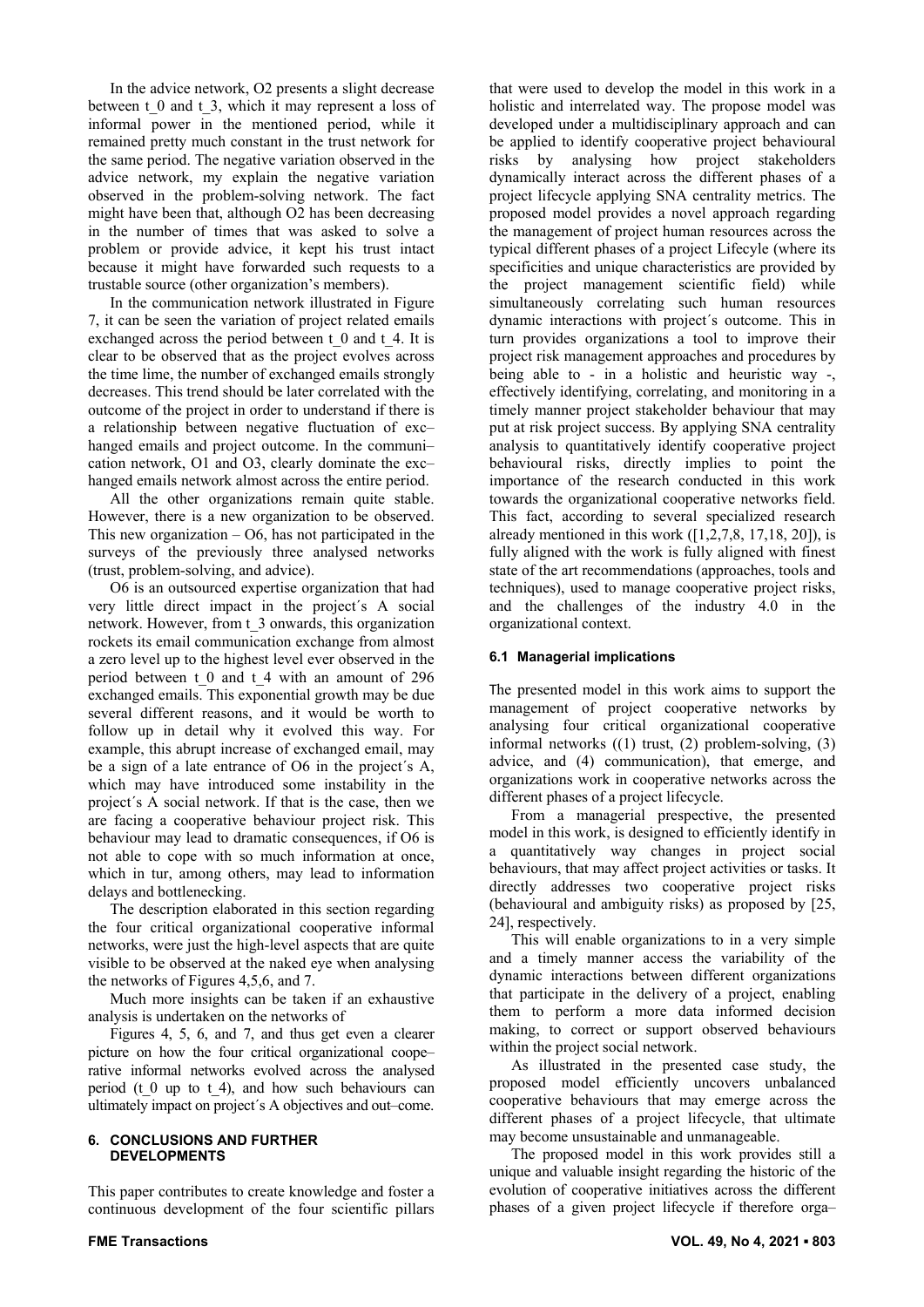nizations have a recording system where cooperative project data can be recalled for further analysis. In this line of thought, the propose model in this work, provides organizations a measurable historic evolution regarding how cooperation between the different project stakeholders that did participate in collaborative projects, which enables to generate in a quantitative way the socalled lessons learned, that can be latter correlated to given project outputs and outcomes. This point may strongly contribute to the achievement of sustainable competitive advantages, in the short and long-term, concerning future cooperative partnerships.

The adoption of the proposed model in this work provides organizations a new way of working in the sense that triggers a new way of planning, thinking, and executing cooperative work, taking into consideration actual acknowledged cooperative aspects by organizations. This will contribute to a more efficient working culture, which according to research leads to a better business performance [31].

Finally, it is recommended that organizations integ– rate the proposed model in this work into a typical organizational business intelligence architecture to improve the general analysis process (data collection, data transformation, data calculations, speed, and dash– boarding), and thus minimize errors and spent time.

## **6.2 Academic implications**

From an academic prespective, the presented model in this work uniquely contributes to each of the four key pillars that were used as base to development of the model.

As for example, in the SNA centrality metrics pillar, the quantitatively measuring capacity of the proposed model in this work, may trigger the development of new insights concerning the importance of the different roles in a particular social network in project outcomes.

Regarding the cooperative networks pillar, the propose model in this work enable to get a deeper insight on the importance of the different join work (partnerships) intensities across the different phases of a generic project lifecycle.

In the project management pillar and risk manage– ment pillar, the proposed model in this work provides a new view on how project human resources (stake– holders) should be managed, which may lead to the creation of new standards and approaches to project leadership and management.

Finally, it is recommendable that more SNA cent– rality metrics are applied to the information collected in surveys and in the email communication exchange, so that a 360° view on cooperative dynamic behaviours is able to be fully pictured.

# **REFERENCES**

- [1] Nunes, M., Abreu, A.: Applying Social Network Analysis to Identify Project Critical Success Factors. Sustainability 2020, 12, 1503 (a).
- [2] Nunes M., Abreu A.: (2020) A Model to Support OI Collaborative Risks Applying Social Network Analysis. In: Camarinha-Matos L.M., Afsarmanesh H., Ortiz A. (eds) Boosting

Collaborative Networks 4.0. PRO-VE 2020. IFIP Advances in Information and Communication Technology, vol 598. Springer, Cham (b).

- [3] Nuryakin, M.: Competitive Advantage and Product Innovation: Key Success of Batik SMEs Marketing Performance in Indonesia. Acad. Strat. Manag. J. Research Article: 2018 Vol: 17.
- [4] Friar, J.: Competitive Advantage Through Product Performance Innovation in Competitive Market. J. Prod. Innov. Manag. 2003, 12, 33–42.
- [5] Rindfleisch, A. Organizational Trust and Interfirm Cooperation: An Examination of Horizontal Versus Vertical Alliances. Marketing Letters 11, 81–95 (2000).
- [6] Putnik, G. D., Rodrigues, D., Alves, C., Ávila, P., Castro, H., & Cruz-Cunha, M. M.: [2020]. Analysing meta-organizations with embedded brokering services performance modelled as a callcentre for supporting dynamic reconfigurability of networked and virtual organizations. FME Transactions, 48(4), 725-732.
- [7] Nunes, M. Abreu, A.: Managing Open Innovation Project Risks Based on a Social Network Analysis Perspective. Sustainability 2020, 12, 3132.
- [8] Workday, 2018. In Good Company-Michael Are– na, Chris Ernst, Greg Pryor. Available online at : https://www.youtube.com/watch?v=6faV0v0y VFU (accessed on 12 July 2020).
- [9] Lutfihak, A.; Evrim, G. Disruption and ambidexterity: How innovation strategies evolve? Soc. Behav. Sci. 2016, 235, 782–787.
- [10]Zhang, J.A., Edgar, F., Geare, A., O'Kane, C.: The interactive effects of entrepreneurial orientation and capability-based HRM on firm performance: The mediating role of innovation ambidexterity. Ind. Mark. Manag. 2016, 59, 131–143.
- [11] Lee, K.; Woo, H., Joshi, K.: Pro-innovation culture, ambidexterity, and new product development performance: Polynomial regression and response surface analysis. Eur. Manag. J. 2017, 35, 249–260.
- [12]Pertusa-Ortega, E., Molina-Azorin, J.: A joint analysis of determinants and performance consequences of ambidexterity. Brq Bus. Res. Q. 2018, 21, 84–98.
- [13]Santos R., Abreu A., Anes, V.: (2019) Developing a Green Product-Based in an Open Innovation Environment. Case Study: Electrical Vehicle. In: Camarinha-Matos L., Afsarmanesh H., Antonelli D. (eds) Cooperative Networks and Digital Transformation. PRO-VE 2019. IFIP Advances in Information and Communication Technology, vol 568. Springer, Cham.
- [14]Freeman, L.: Centrality in social networks con– ceptual clarification. Soc. Netw. 1979, 1, 215–239.
- [15] Krackhardt, D., Hanson, J.: Informal Networks the Company behind the Charts; Harvard College Review, USA, 1993. Available online: https:// www.andrew.cmu.edu/user/krack/documents/pubs/ 1993/1993%20Informal%20Networks.pdf (accessed on 5 September 2020).